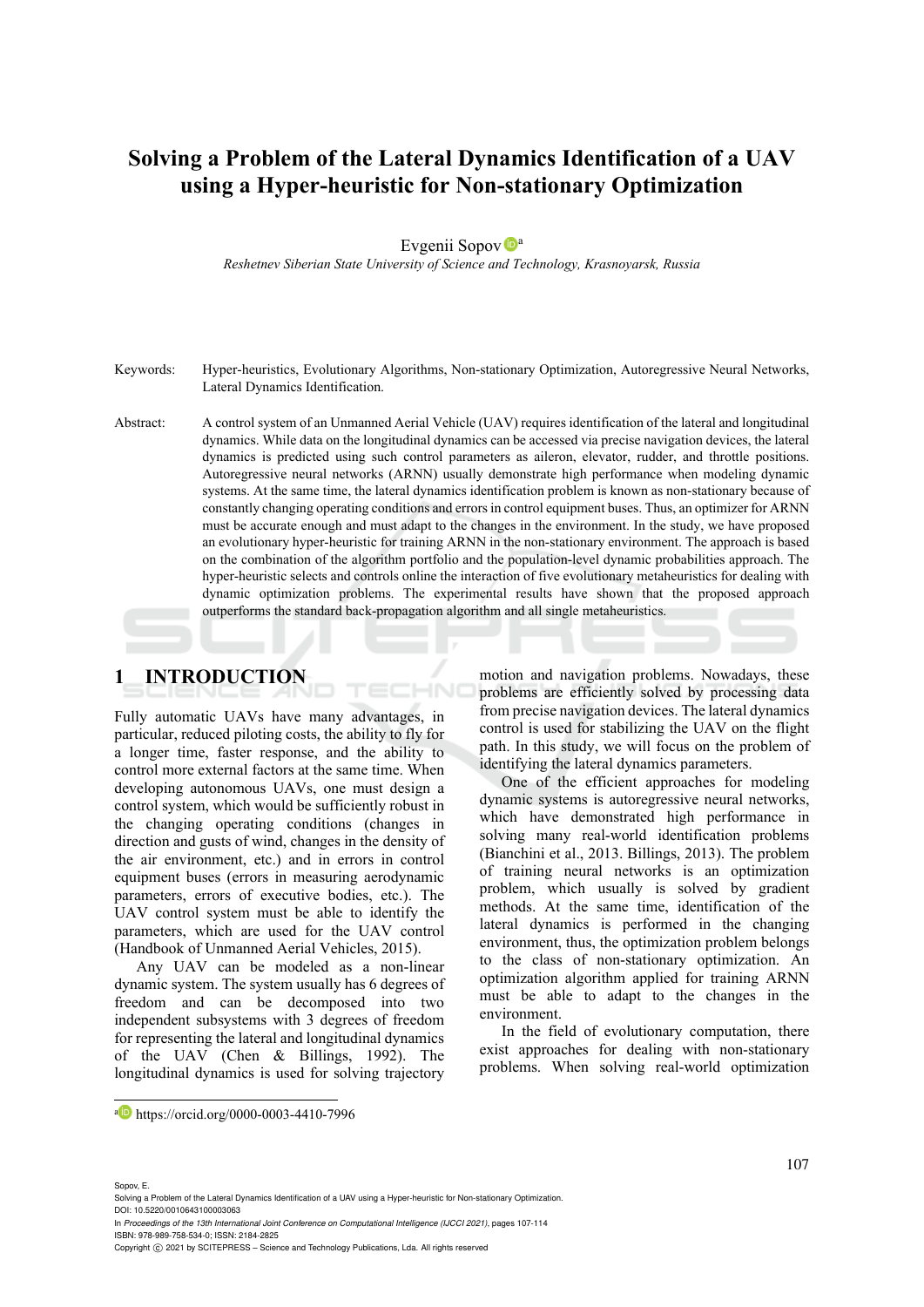problems, usually we have no a priori information on types of changes and moments when changes appear. Therefore, it is hard to select and tune an appropriate evolutionary algorithm (EA) for solving a particular problem.

In the study, we have proposed an evolutionary hyper-heuristic for training ARNN in the nonstationary environment. A hyper-heuristic is a metaheuristic for constructing, selecting, and operating low-level heuristics and metaheuristics. The proposed approach is based on the combination of the algorithm portfolio applied in the field of machine learning and the population-level dynamic probabilities approach applied in evolutionary computation. The proposed hyper-heuristic selects and controls online the interaction of five evolutionary metaheuristics for dynamic optimization problems. Every single metaheuristic has advantages within a certain type of changes in the environment.

The proposed approach has been applied for solving a real-world problem of identifying the lateral dynamics of a fixed-wing UAV with remote control. We have compared the performance of the proposed approach with the standard back-propagation algorithm and all single metaheuristics.

The rest of the paper is organized as follows. Section 2 describes related work. Section 3 describes the proposed approach and experimental setups. In Section 4, the experimental results are presented and discussed. In the conclusion, the results and further research are discussed.

## **2 RELATED WORK**

#### **2.1 Artificial Neural Networks for Identification of UAV Parameters**

The target parameters for solving the identification of the lateral dynamics problem are pitch, roll, and yaw angles. The angles correspond to three Euler angles and determine the UAV's orientation in the normal coordinate system (Figure 1). Pitch angle  $(\theta)$  is the angle between the longitudinal axis of UAV and the horizontal plane. Roll angle  $(v)$  is the angle of rotation of UAV around the longitudinal axis. And yaw angle  $(\psi)$  is the angle of rotation of UAV in the horizontal plane relative to the vertical axis.

The target parameters depend on the following values of control parameters: positions of aileron  $(\Delta a)$ , elevator ( $\Delta e$ ), rudder ( $\Delta r$ ), and throttle control lever  $(\Delta th)$ . Since UAV is a dynamic system, the current values of the target parameters also depend on the values in the past moments (Handbook of Unmanned Aerial Vehicles, 2015. Puttige & Anavatti, 2007).



Figure 1: Angles of pitch, roll, and yaw.

There exist various approaches for the identification of UAV parameters. One of the popular tools for identifying parameters is artificial neural networks (NNs). The advantage of NNs is their simple hardware implementation. NN training for the identification of parameters can be done offline after collecting data about the UAV operation or online during the flight. Online training allows the model to be adapted to changes in operating conditions during the flight, but usually, the identification accuracy is lower, because less training data is used for training (Bianchini et al., 2013. Billings, 2013. Puttige & Anavatti, 2007. Omkar et al., 2015).

In this study, we will use a recurrent NN, namely nonlinear autoregressive with exogenous inputs model (NARX), which has proved its effectiveness in solving hard dynamic modeling and control problems (Billings, 2013).

We denote the target parameters as (1) and the controlled parameters as (2):

$$
y(t) = (\theta(t), \gamma(t), \psi(t)), \tag{1}
$$

$$
u(t) = (\Delta a(t), \Delta e(t), \Delta r(t), \Delta t h(t)).
$$
 (2)

Then the autoregressive model can be represented in the form of the dependence (3), which must be identified using a NN (Figure 2):

$$
y(t) = f_{NARX}(u(t-1), ..., u(t - T_u),
$$
  
 
$$
y(t-1), ..., y(t - T_y)),
$$
 (3)

here  $T_u$  and  $T_v$  are the numbers of u and y values from the previous time instances (the lag).

### **2.2 Evolutionary Non-stationary Optimization and Hyper-heuristics**

Optimization problems that change over time are called dynamic optimization problems (DOP) or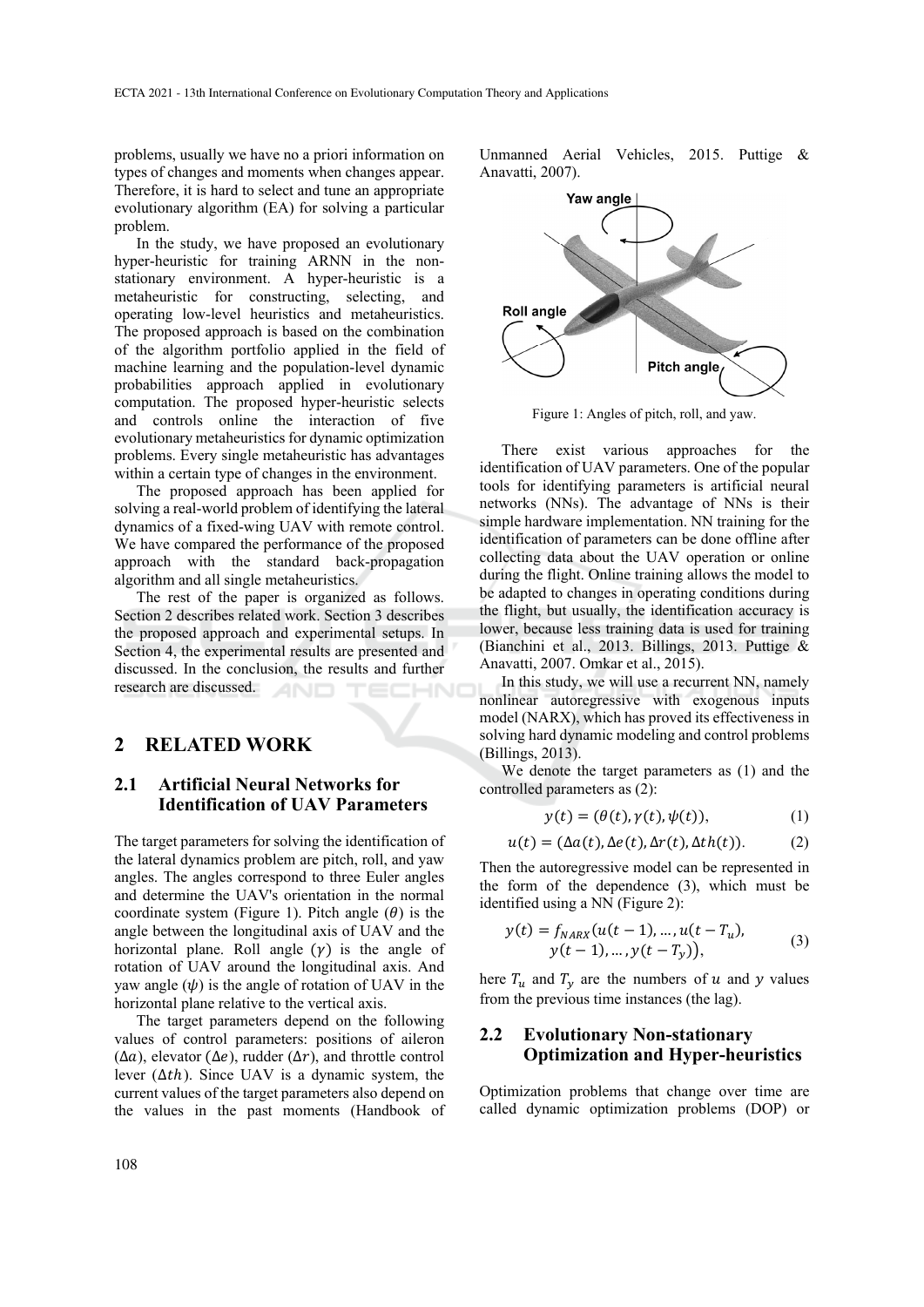time-dependent problems (also called non-stationary optimization or optimization in changing (nonstationary or dynamic) environment) (Yang, 2013. Branke, 2002).

In non-stationary problems, the value and position of the global optimum can change over time, thus an optimization algorithm must be able to track changes and adapt to a new environment. The performance criteria of the algorithm are the accuracy and speed of adaptation to changes. Traditional "blind-search" approaches, including EA, do not have the necessary properties for performing adaptation to changes in the environment and they tend to converge to the bestfound solution, losing information about the search space accumulated at the previous stages of the search.



Many heuristics for non-stationary optimization have been proposed: restarting the search procedure, local search to adapt to changes, memory mechanisms, mechanisms for maintaining diversity, multi-population approaches, adaptation and selfadaptation, algorithms with overlapping generations, etc. At the same time, there exist many different types of changes in the environment, which can demonstrate different features, speeds, and strength of changes. Each of the heuristics mentioned above performs well with some types of changes and fails with others (Nguyen et al., 2012). Unfortunately, many real-world DOPs have unpredictable changes (Yang, 2013).

A hyper-heuristic is a meta-approach, which creates, selects, or combines different basic operations, basic heuristics, or combinations of heuristics for solving a given problem or for increasing the performance of solving the problem. One of the applications of hyper-heuristic is the automated design and self-adaptation of EAs (Burke et al., 2013). A classification of hyper-heuristics is proposed in (Burke et al., 2018). Based on the classification, we need to design an online selective hyper-heuristic for solving non-stationary optimization problems using a predefined set of heuristics.

## **3 PROPOSED APPROACH AND EXPERIMENTAL SETUPS**

### **3.1 Online Selective Hyper-heuristic for Non-stationary Optimization**

In the field of machine learning, there is a well-known approach called the algorithm portfolio, which was originally proposed for the selection of strategies in financial markets, and now is used to select algorithms for solving computationally complex problems (Baudiš & Pošík, 2014). The main idea of the portfolio of algorithms method is to assess the performance of algorithms depending on the input data of the problem being solved. The user of the method must define the performance criterion and the selection strategy. The choice of the algorithm can be done once (offline) or using a schedule in the process of solving the problem based on the current situation (online). In this work, we will use a modified offline error (Nguyen et al., 2012):

The strategy for choosing a heuristic must provide an effective solution to the problem. For preventing the greedy (local) behavior of the hyper-heuristic, we will use a probabilistic choice. The probabilities of choosing a specific heuristic should adapt when changes in the environment appear. The probabilities of less effective heuristics should be decreased in favor of more efficient ones. A similar approach in EAs is called the Population-Level Dynamic Probabilities (PDP) adaptation method (Niehaus & Banzhaf, 2001).

We denote the set of heuristics as  $H = \{h_i\}$  (*i* =  $\overline{1, |H|}$ . The set *H* contains the following heuristics used in the field of non-stationary optimization: restarting, local adaptation to changes, implemented as a variable local search (VLS) (Vavak et al., 1998), an explicit memory mechanism (Branke, 1999), a mechanism for maintaining diversity based on the niche method (Ursem, 2000), and self-tuning EA with controlled mutation (Grefenstette, 1999).

In the study, the probabilities of choosing heuristics are not specified explicitly but are presented by the distribution of the number of evaluations of the fitness function by each of the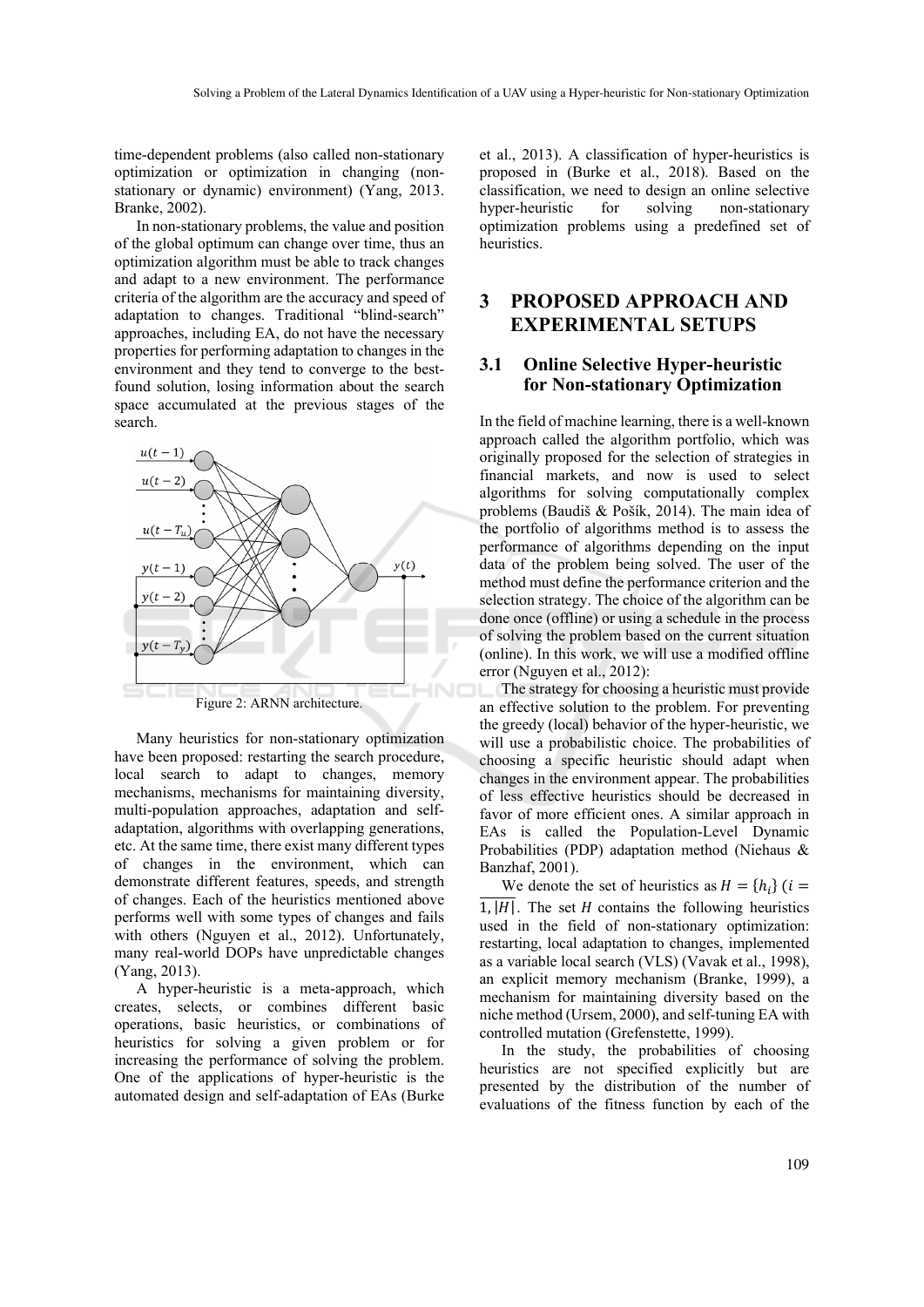heuristics. To do this, the whole population of size PopSize is divided into subpopulations of size  $subPop_i$ ,  $i = \overline{1, |H|}$ , where  $PopSize =$  $\sum_{i=1}^{|H|} subPop_i.$ 

The size of a subpopulation is defined by evaluating the vectors of the parameters of global and local adaptation.

The vector of global adaptation parameters  $v^{glob}$ (9) is used to estimate the probability of occurrence of changes of a particular type. The probabilities of using heuristics that have shown higher performance in the previous cycles should increase. The reevaluation of  $v^{glob}$  is based on the PDP model.

The vector of local adaptation parameters  $v^{local}$ (10) ranks heuristics in the local adaptation cycle until the next changes in the environment.

The pool of redistributed resources is formed by subtracting random individuals from each subpopulation  $\Delta_{subPop}$ . The value of  $\Delta_{subPop}$  is a parameter of the hyper-heuristic. Condition (4) must be satisfied for ensuring that even the least effective heuristic is involved in finding a solution.

$$
\Delta_{subPop}: subPop_i - \Delta_{subPop} \geq subPop_{min}, i = \overline{1, |H|},
$$
 (4)

here  $\Delta_{subPop}$  is a parameter for the distribution of sizes of subpopulations  $subPop_i, i =$  $\overline{1, |H|}$ , subPop<sub>min</sub> is the minimal size of a subpopulation.

The performance of heuristics in one local cycle is estimated using a modified offline error (5), which is minimized.

$$
mOE^{glob}(h_i) =
$$
  
=  $\frac{1}{T_c} \sum_{t=1}^{T_c} f(x_{bestFound}(h_i), t)$ , (5)

here  $mOE^{glob}$  is the performance of  $h_i$ ,  $T_c$  is the number of generations between two changes in the environments,  $c$  is the counter for local cycles  $(c = 1, 2, ...)$ , f is the fitness function value for the best-found individual  $x_{bestFound}(h_i)$  by  $h_i$  at the moment t.

To calculate the parameters of global  $v^{glob}(t, c)$ and local  $v^{local}(t)$  adaptations, heuristics are ranked by the values  $mOE^{glob}$  and by  $f(x_{bestFound}(h_i), t)$ , respectively:

$$
rank_i^{glob} \le rank_j^{glob},
$$
  
if 
$$
mOE^{glob}(h_i) \le mOE^{glob}(h_j),
$$
 (6)

$$
rank_i^{local} \le rank_j^{local},
$$
  
if  $f(x_{bestFound}(h_i), t) \leq$   
 $f(x_{bestFound}(h_j), t),$  (7)

here  $rank_i^{glob}$ ,  $rank_i^{local} \in [1, |H|]$ ,  $i = \overline{1, |H|}$ .

At the initialization stage, the global adaptation parameter and the distribution of the sizes of subpopulations are filled with equal values (8) and (11). At the next local adaptation cycle, the global parameter is recalculated as a linear combination of the previous and new values, where the new value is calculated using the distribution proportional to the global adaptation ranks (9).

$$
v_i^{glob}(0,0) = \frac{1}{|H|}, i = \overline{1, |H|},
$$
\n(8)

$$
v_i^{glob}(t, c+1) = (1 - \eta) \cdot v_i^{glob}(t, c) + + \eta \cdot \frac{2(|H| - rank_i^{glob} + 1)}{|H| \cdot (|H| + 1)},
$$
(9)

$$
v_i^{local}(t) = rank_i^{local}, \qquad (10)
$$

here  $\eta \in [0,1]$  is the global learning rate (default value is  $\eta = 0.5$ ).

When calculating new values of the sizes of subpopulations,  $\Delta_{\text{subPop}}$  of random individuals is subtracted from each subpopulation. The whole pool of individuals is distributed taking into account the value of the local adaptation parameters for encouraging effective heuristics within the current state of the environment and taking into account the value of the global parameters for encouraging heuristics to predict new changes in the environment (12).

$$
subPopi(0) = \frac{Popsize}{|H|}, \qquad (11)
$$

$$
subPopi(t + 1) =
$$

$$
subPopi(t) - \Delta_{subPop} + \frac{\Delta_{subPop'}|H|}{2} \times \times \left[ \frac{2 \cdot (|H| - v_i^{local}(t) + 1)}{|H| \cdot (|H| + 1)} + v_i^{glob}(t) \right].
$$
 (12)

After determining the new sizes of subpopulations, we redistribute individuals using random migrations. The traditional "the best replaces the worst" approach is less effective because leads to premature convergence and the loss of population diversity.

Control of changes in the environment in the proposed approach is performed by recalculating the fitness of the current best-found solution.

The proposed hyper-heuristic is presented below using a pseudo-code:

**Input:** a set of basic heuristics H, a detector for changes in the environment, the performance criterion for selecting heuristics (5).

**Initialization:** the whole population is divided into |H| subpopulations of equal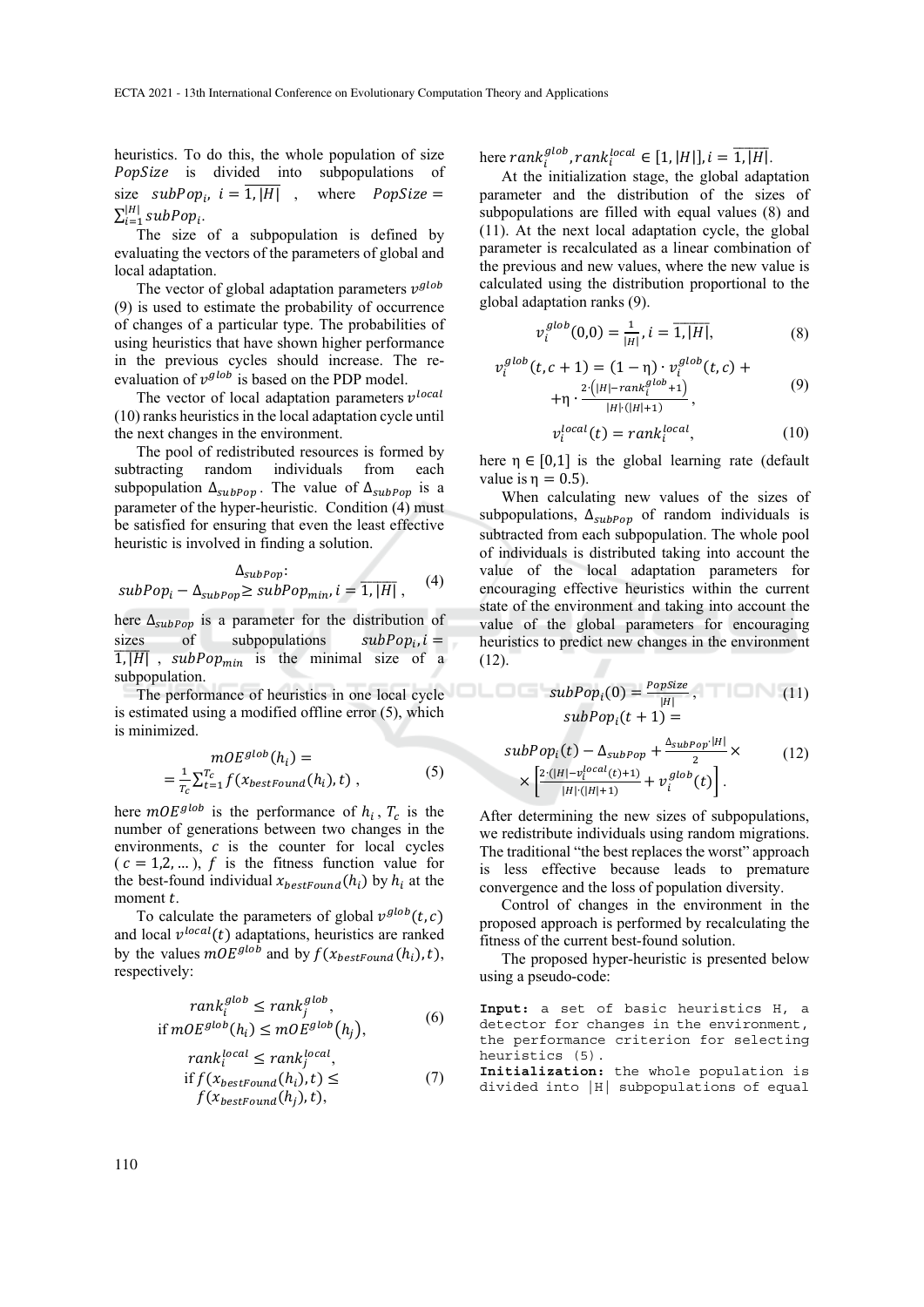size, each heuristic is assigned to its subpopulation.

**Do while** the problem is solving (a cycle of global adaptation):

Re-evaluate the global adaptation parameters vector (6)-(12).

**Do while** the changes in the environment are not detected: Re-distribute sizes of subpopulations

according to parameters of the global and local adaptation vectors.

**Do** for the predefined number of generations (a cycle of local adaptation):

Solve the optimization problem by evolving all subpopulations using their assigned heuristics. If the changes are detected, then stop the local adaptation cycle.

Re-evaluate the local adaptation parameters vector ().

**Output:** a set of the best-found solutions from all generations.

#### **3.2 The Lateral Dynamics Identification Problem**

The problem of identifying the parameters of lateral motion dynamics in real-time was solved for a UAV developed at the University of New South Wales in Australia (Puttige & Anavatti, 2007. Isaacs et al., 2008). The UAV is a compact aircraft with a fixed wing (high-wing). The UAV equipment includes onboard equipment and a ground control station for remote control. Parameter identification data provided by the School of Engineering and Information Technology (University of New South Wales, Canberra, Australia).

Training data are represented by 6 datasets obtained for different operating conditions of the UAV. All values of the measured parameters were recorded with a frequency of 0.02 sec. The datasets volumes (the number of records) are 17981, 11532, 6774, 20112, 8681, and 15756.

Because of the limitations of the UAV onboard equipment, the following settings of NN are used: the number of neurons in the hidden layer is up to 10 (in (Puttige & Anavatti, 2007) only 4 neurons are used), the maximum number of training epochs is 15, the size of the subsample (mini-batch) for training up to 25 examples. In this study, we will use similar parameter requirements to compare the results with the previously obtained results. We have defined the following effective setting of NN hyper-parameters using the grid search: the number of neurons in the hidden layer is 5, the size of the subsample is 25,

 $T_u = T_v = 7$ . Settings for the hyper-heuristic approach are presented in Table 1.

Table 1: Settings for hyper-heuristic.

| Parameter                                                 | Value    |  |
|-----------------------------------------------------------|----------|--|
| Population size, PopSize                                  | 100      |  |
| The number of subpopulations, $ H $                       |          |  |
| The minimum size of a subpopulation,<br>$subPop_{min}$    | 5        |  |
| The dimensionality of the optimization problem            | 93       |  |
| Chromosome encoding accuracy in genetic<br>algorithm      | $1.0E-2$ |  |
| The number of independent runs                            | 40       |  |
| The archive size for the explicit memory<br>algorithm     | 5        |  |
| The niche size for the diversity maintenance<br>mechanism | 0.025    |  |

We use the root mean square error (RMSE) for each target parameter as a performance measure. The results obtained by the proposed approach are compared with the results obtained by the conventional backpropagation method, by EAs using one of the basic heuristics of non-stationary optimization, by an estimation of a random choice of one of the basic heuristics, and with the results obtained earlier by UAV developers.

## **4 EXPERIMENTAL RESULTS AND DISCUSSION**

OGY PUBLICATIONS The software implementation of algorithms for our experiments was performed in Python 3.7 using the Keras package for NNs.

The results of solving the problem averaged over all datasets are shown in Table 2. The box-plot diagrams obtained from independent runs are shown in Figure 3.

An example of the NN operations on an interval of 500 values (10 sec) is shown in Figure 4.

Figure 5 shows the results of ranking the approaches averaged over all runs and target angles (the lower the better). Table 3 shows the results of testing the hypothesis about a statistically significant difference in the results of the experiments (Mann-Whitney-Wilcoxon test, MWW).

As can be seen from the results of experiments, EAs for non-stationary optimization significantly outperform the traditional method for training NN using the backpropagation of the error. The heuristic for restarting the search procedure has the largest variance of results, which may indicate that changes in the environment are not very intense and may be cyclic.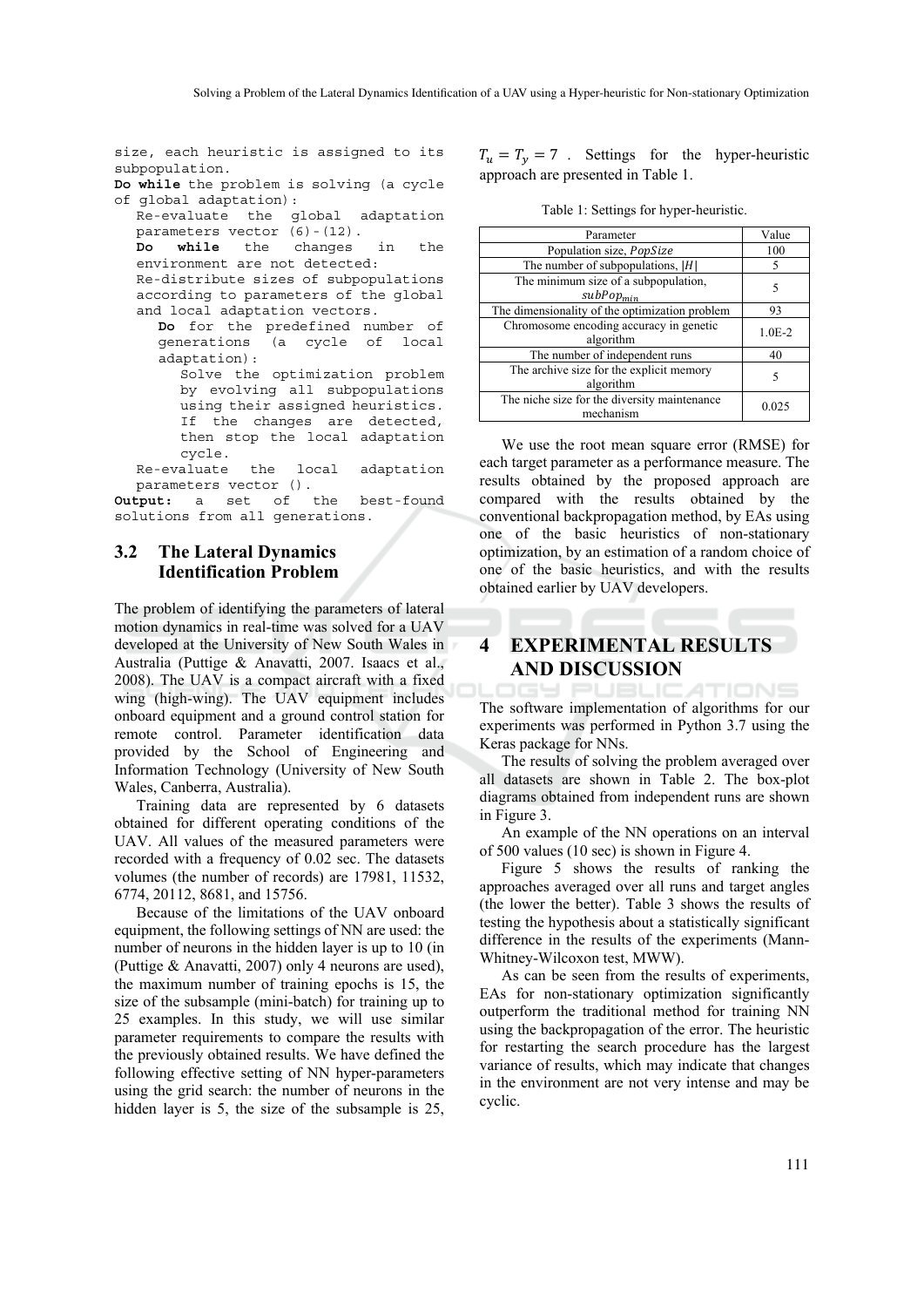

Table 2: The results of the UAV Lateral Dynamics Identification Problem Solving (RMSE).

Figure 4: An example of the model-based prediction for 10 seconds using dataset 1.

112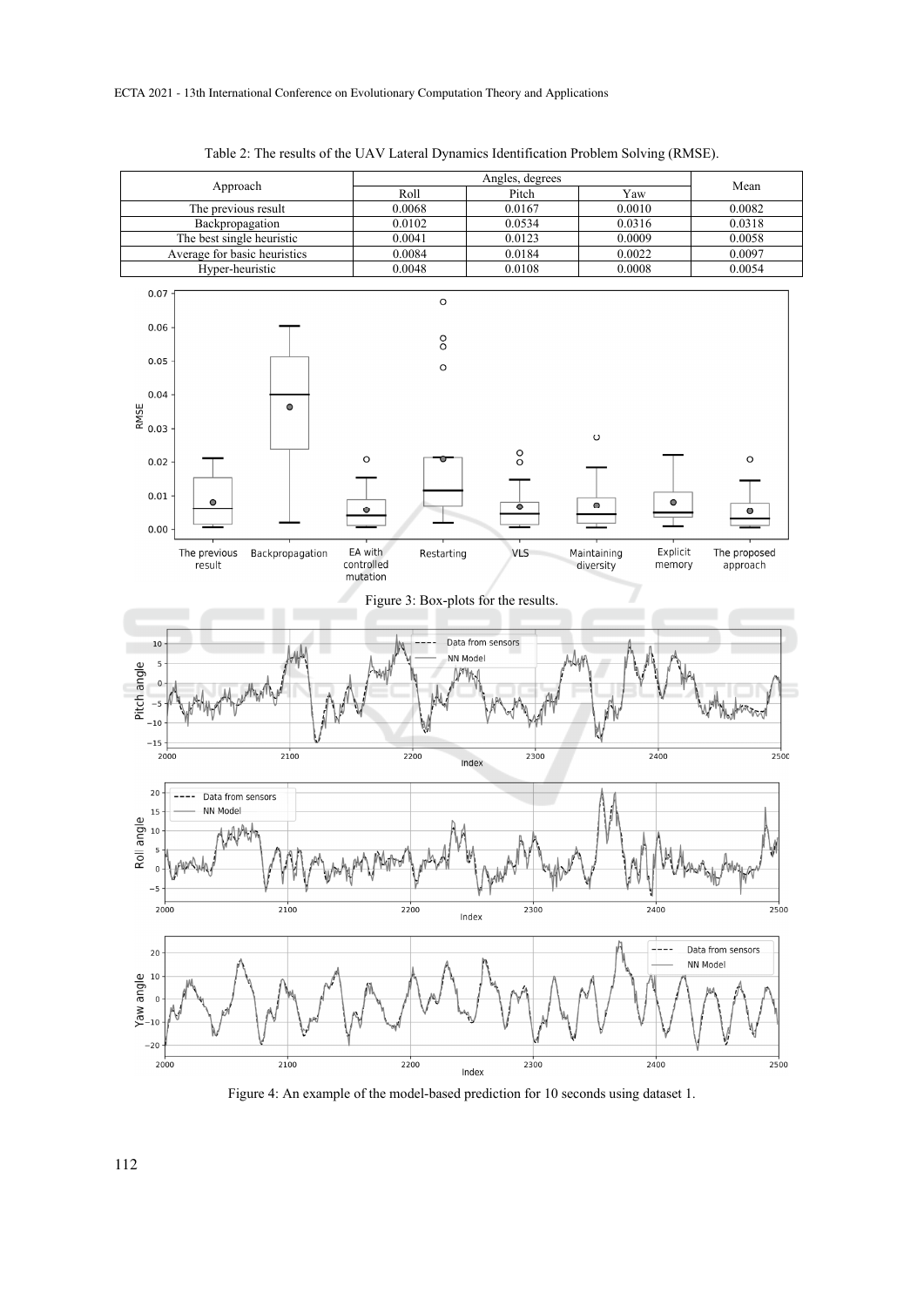

Figure 5: The ranking of the approaches.

| The proposed<br>approach is | The<br>previous<br>result | NN with the<br>backpropagation<br>algorithm | EA with<br>controlled<br>mutation | Restarting<br>optimization | <b>VLS</b>               | Maintaining<br>diversity | Explicit<br>memory | Sum           |  |  |
|-----------------------------|---------------------------|---------------------------------------------|-----------------------------------|----------------------------|--------------------------|--------------------------|--------------------|---------------|--|--|
| Roll angle                  |                           |                                             |                                   |                            |                          |                          |                    |               |  |  |
| better                      | 4                         | 3                                           | 3                                 | 6                          | 6                        | 5                        | 5                  | 32            |  |  |
| equal                       |                           | $\theta$                                    | ↑                                 | 0                          | $\mathbf{0}$             |                          |                    |               |  |  |
| worse                       |                           | $\rightarrow$                               |                                   | $\theta$                   | $\theta$                 |                          | $\theta$           |               |  |  |
| Pitch angle                 |                           |                                             |                                   |                            |                          |                          |                    |               |  |  |
| better                      | 4                         | 6                                           | 4                                 | 6                          | 3                        | $\sim$                   | $\overline{4}$     | 32            |  |  |
| equal                       |                           | $\Omega$                                    |                                   | $\theta$                   | $\overline{\mathcal{E}}$ |                          | $\mathcal{L}$      | 8             |  |  |
| worse                       |                           | O                                           |                                   | $\theta$                   | $\boldsymbol{0}$         | $\theta$                 | $\mathbf{0}$       | C             |  |  |
| Yaw angle<br>and the        |                           |                                             |                                   |                            |                          |                          |                    |               |  |  |
| better                      | $\overline{4}$            | 6                                           |                                   | 6                          | 4                        | $\sim$                   | 5 <sup>1</sup>     | 33            |  |  |
| equal                       | $\theta$                  | $\theta$                                    | 3                                 | $\theta$                   | 2                        |                          |                    |               |  |  |
| worse                       | $\mathcal{D}$             | $\Omega$                                    | $\Omega$                          | $\theta$                   | 0                        | $\Omega$                 | $\theta$           | $\mathcal{L}$ |  |  |

Table 3: The results of the MWW test.

For the roll angle, the best results, averaged over all data sets, were obtained by the EA with controlled mutation. For pitch and yaw angles, the proposed approach outperforms the best results obtained with a single heuristic. The results obtained using the proposed approach also outperform the results previously obtained by UAV developers.

As we can see, the proposed approach outperforms the performance of randomly selecting one of the heuristics for all target parameters, estimated as the performance averaged over all single heuristics. That means if we have no a priori information on the problem and cannot select an appropriate heuristic, training NN using the proposed hyper-heuristic is more preferable.

## **5 CONCLUSIONS**

Non-stationary optimization is a challenging task for

many optimization techniques. EAs propose many different heuristics for dealing with DOPs, but in realworld problems, the choice of an appropriate algorithm is not obvious and difficult. The hyperheuristic conception proposed to design a high-level meta-approach for operating many low-level heuristics or algorithms that make it possible to automatically build the problem-specific approach online.

In the study, we have proposed a new hyperheuristic for solving DOPs based on the combination of the algorithm portfolio and the population-level dynamic probabilities approach. The hyper-heuristic has been applied for solving the hard non-stationary real-world problem of identifying the lateral dynamics of a UAV using ARNN. The experimental results have shown that the proposed approach outperforms the standard backpropagation algorithm, which is not able to adapt to changes in the environment. The proposed hyper-heuristic also